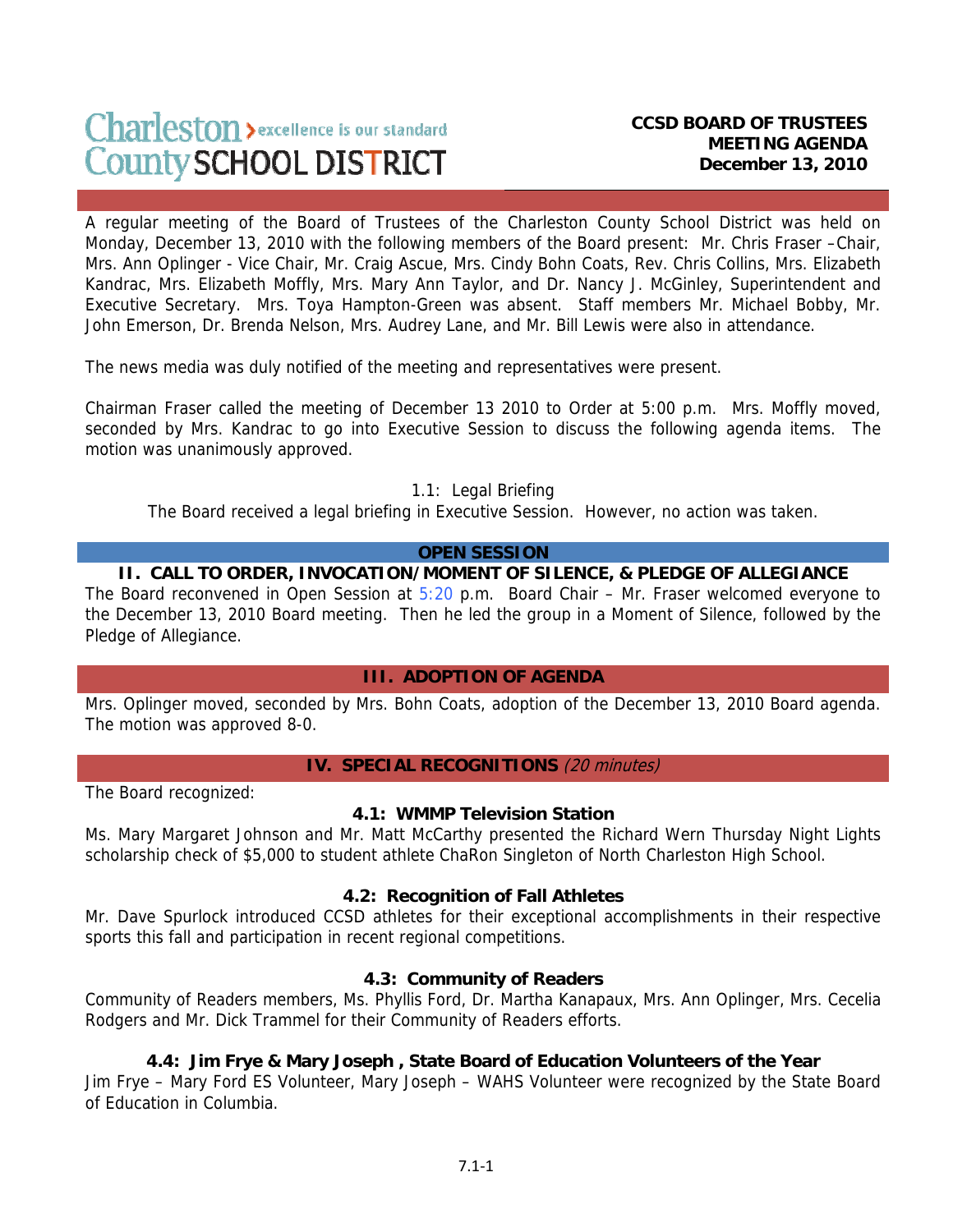## **4.5: Cobb McWhirt Scholarship Presentation to The Education Foundation**

Mr. Troy Williams, Executive Dir. of Operations, Planning & Systems Improvement, said a district sponsored scholarship effort was held on Oct  $28<sup>th</sup>$  to raise funds for scholarships for students who want to become teachers. The corporate sponsors of the event were GCA Cleaning Services, Spartan, Service Solutions, and Durham Bus Service. Over \$14,000 was raised this year for scholarships. The total amount raised in nine years is \$102,002. This year the Chief Financial Officers' team won the tournament. A trophy was presented to M. Bobby. The Coastal Community Service was recognized for managing funds raised. Also, CCSD staff members who planned the tournament were also recognized.

#### **V. SUPERINTENDENT'S REPORT**

#### Dr. Nancy McGinley shared the following:

- Last week a meeting was held to discuss district strategy and goal-setting with a small group of business and community leaders called the Charleston Achieving Excellence Advisory Committee. Several Board members were in attendance. Dr. McGinley said she looks forward to engaging the Board and community over the next five months as the district works to strengthen and extend the strategic plan. This effort will be discussed further in January.
- Dr. McGinley said last week, a survey was sent to principals regarding teachers work hours and duties. Recently, in her meetings with teachers, she received a lot of feedback on work load, extra duties, meetings, and professional development. As part of this ongoing conversation, she is engaging principals directly to get a clear handle on what is being asked of our teachers. In the future, staff will share and apply this survey information to better promote the wellness and effectiveness of teachers.
- Dr. McGinley extended kudos to Dr. James Winbush for the Innovation Zones spirited holidaythemed meeting last week. Sterrett Hall had standing-room-only as students shared their talents on stage, Dr. Winbush gave a rousing speech, and everyone left inspired by the can do attitude and leadership on display.
- On a final note, Dr. McGinley said all of these things seem trivial compared to last Wednesdays' tragedy at the Academic Magnet and School of the Arts campus. She extended her continued condolences to the family of Academic Magnet High School Junior Aaron Williams, who tragically lost his life on Thursday. Aarons family and friends and everyone impacted by this tragedy at the School of the Arts and Academic Magnet High schools remain in her thoughts and prayers this week. Dr. McGinley said as stated in her Friday letter to staff, she is thankful for the heroism, extraordinary leadership and courage that she witnessed at Academic Magnet and School of the Arts last week. This goes for the principals Judith Peterson and James Reinhart, students who helped the victim, teachers, counselors, volunteers, and parents. Up to forty staff members assisted at SOA/AMHS along with the Crisis Ministry staff. She went on to say that she hopes and believes that however tragic that event was, the district can learn from this and think about how to better listen to students; open up lines of communication with them; and stay attuned to their hopes, dreams, and concerns. The district lost a CCSD family member last week, and as the district honors the memory of Aaron William, she urged everyone to continue to support students and teachers as much as possible.
- Principal Lucy Beckham visited China last week which was part of her recognition being 2010 principal of the year.
- Thanks to CCSD employee who contributed to the Trident United Way during this difficult, tough economic year \$114,000 was raised.

Rev. Collins commended staff for their assistance they provided during the crisis at Academic Magnet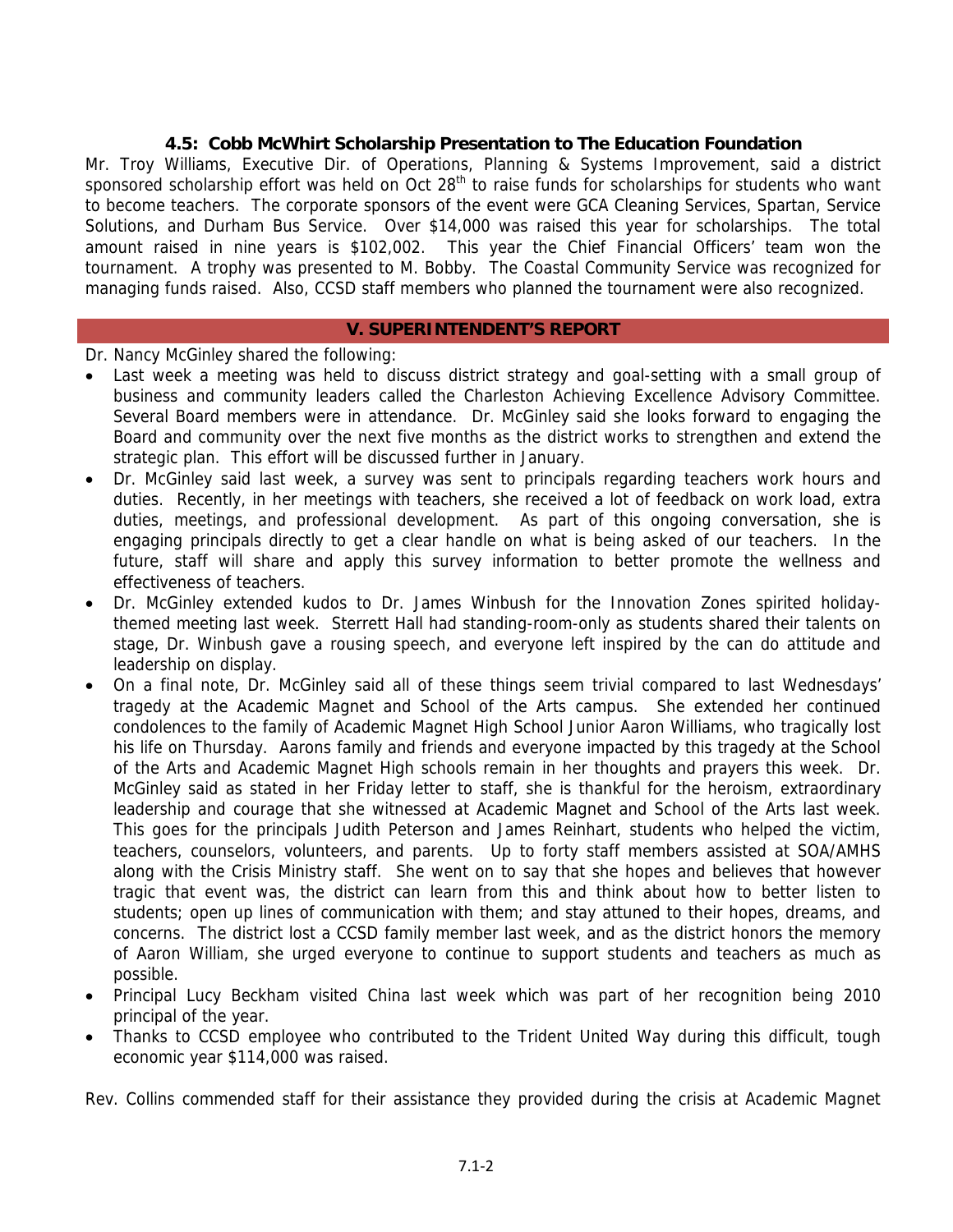and School of the Arts. He also suggested staff identify a place for students to get the assistance they need to deal with at-home or community issues.

## **VI. VISITORS, PUBLIC COMMUNICATIONS (Not to exceed 30 minutes)**

- 1. Mr. Jason Allen, Mr. Tyler LeNacer, Mr. Joseph Fosberry, Mr. Austin Richards, Ms. Michelle Allen, Mr. Robert Gurley, Rev. Alma Dungee, and Mr. Leroy Connors addressed the Board regarding renovation plans for the Rivers Auditorium.
- 2. Ms. Stephanie Ganaway Paisley, a Wando High School parent, addressed the Board regarding Wando's tardy policy.
- 3. Mr. Henry Copeland expressed concerns with information regarding seismic relocation costs. Mr. Copeland suggested administrators be more transparent.

#### **VII. APPROVAL OF MINUTES/EXECUTIVE SESSION AGENDA ITEMS**

#### **7.1:Open Session Minutes of November 29, 2010**

Mrs. Kandrac moved, seconded by Mr. Ascue, approval of the Open Session minutes of November 29, 2010 as amended. The motion was approved 8-0.

Mrs. Kandrac said page 1 has Ms. Metarazzo listed as a Broad Intern. Dr. McGinley said it should say Harvard Intern. Mrs. Kandrac also said had she known Mrs. Green's letter of disclosure would be attached to the November 29, 2010 board minutes she would not have voted to approve the minutes. She went on to say that she objected the disclosure letter being included with previous minutes and suggested it be attached to the December 13, 2010 Board minutes.

Also, Mrs. Taylor said she mistakenly voted to support agenda item 9.3A.

# **7.2: Motions of Executive Session of December 13, 2010**

1.1: The Board received a legal briefing in Executive Session. No actions were taken.

# **7.3: Financial Minutes of November 29, 2010**

Since no items were listed on the Financial Minutes of November 29, 2010, no approval was required.

#### **VIII. COMMITTEE REPORT(S)**

#### **8.2: Finance & Audit Committee**

Mrs. Bohn Coats, the Finance and Audit Committee Chair, reported that the committee met immediately after the December 1, 2010 Board workshop to receive a briefing on the Annual Audit Report. The Audit Committee members were identified—Board members, Mr. Craig Ascue, Mrs. Elizabeth Kandrac and Mrs. Toya Green, who was absent. In addition to Board members, three citizens from the community also on the committee.

#### **8.3: Policy Committee**

On behalf of the Policy Committee chair--Mrs. Ann Oplinger, who was absent, Rev. Collins reported that the Policy Committee met briefly after the Board Workshop on December 1, 2010 with Mr. Emerson to discuss procedures. Other members of the Policy Committee are Mrs. Elizabeth Moffly, Mrs. Mary Ann Taylor and staff member, Mr. John Emerson.

#### **IX. MANAGEMENT REPORT(S)**

# **9.1: Geographic Information & Address Look Up System**

Mr. John McCarron presented information on the Geographic Information System capabilities. He said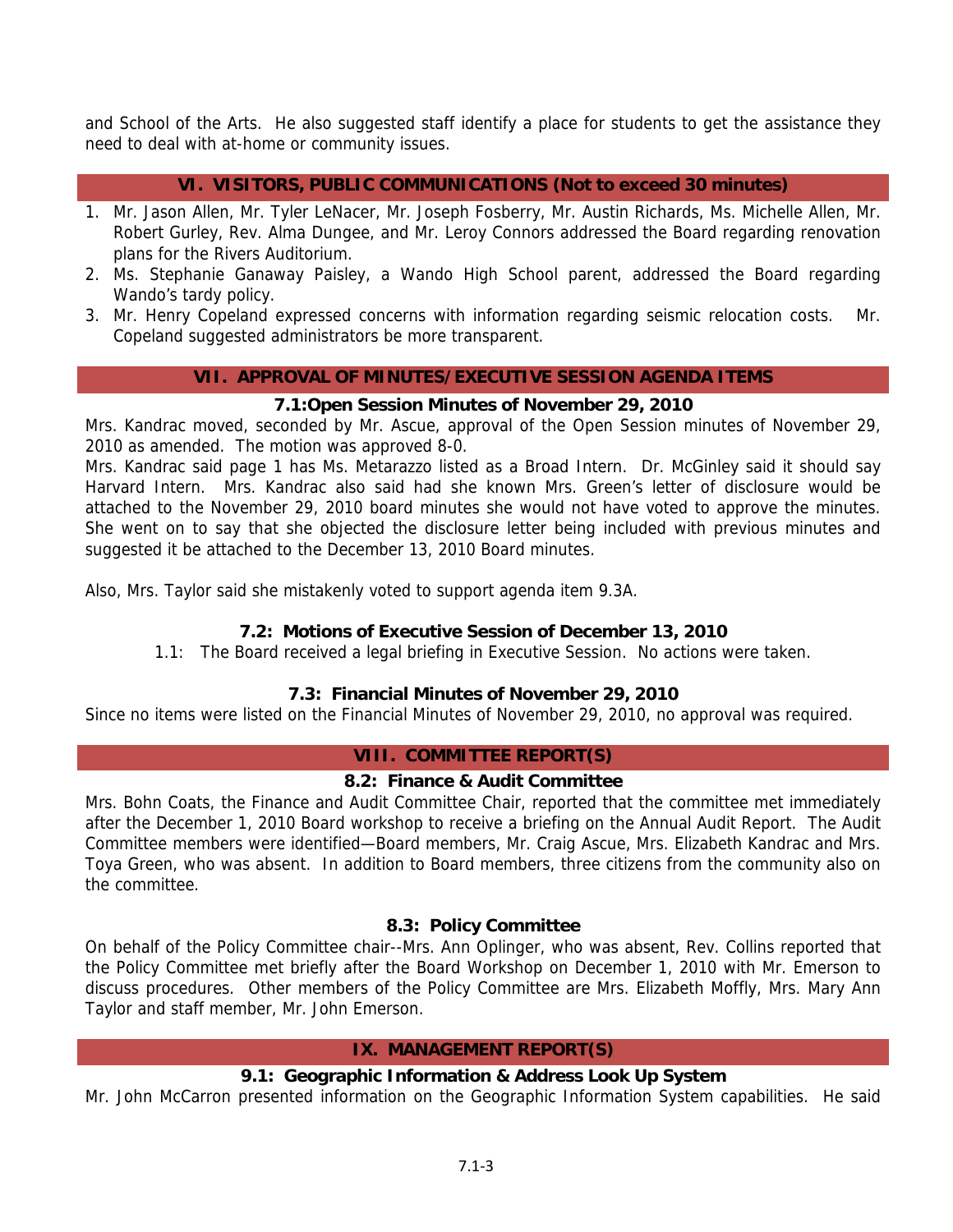two new tools have been added to help the district become more proficient in the work they are doing. Mr. McCarron said the GIS software helps with School Attendance Zone and Student info.

Mr. McCarron responded to questions from the Board on the GIS system. Mrs. Kandrac asked about the cost which Mr. McCarron said was approximately \$15,000.

## **9.2: 2011 First Quarter Report of Small, Women & Minority Owned Business Enterprise (SWMBE)**

Mr. Michael Bobby, Chief Financial Officer, provided an overview of the SWMBE 2011 First Quarter Report. He referred the board to page four which provides a breakdown which was recently added to the report and gives a snapshot on a single page. Mrs. Oplinger asked about certified and non-certified requirements. Mr. Bobby said it's a state requirement and some don't want to go through the process of becoming certified through the state. In response to Rev. Collins requested a breakdown by ethnicity, Mr. Emerson said the regulations have specific categories which does not include ethnicity. He went on to say that staff is not permitted to ask for that data because it works against diversity efforts. Mrs. Taylor said she is more interested in who submitted bids and what their statuses are. Mr. Bobby explained the procurement process and how those selected fit into these categories. He said it's an important link to provide access and opportunities. Mr. Ascue urged staff make sure everyone locally has a fair chance to compete first.

# **9.3: District's External Audit Report for the Year Ending June 30, 2010**

Mr. Larry Finney of Greene, Finney and Horton, LLP shared the results of the district's external audit. Mr. Finney said his company provides a reasonable assurance that financial statements are materially correct. In addition, his company brings in new people on their staff each year who have a different perspective. Mr. Finney commended Terri Shannon, Jacque Carlen and Allen Milburn for their work with the district's finances.

#### **Highlights**

- Tough year for the economy as a whole; negatively impacted District revenue
- The District responded well with tough and timely decisions to minimize impact of lower revenue
- The District exceeded its goal of having 5% in designated fund balance as of June 30, 2010
- Maintaining an effective internal control system (to prevent and detect errors and fraud) is the District's responsibility
- The Financial Statements are the District's responsibility
- Our responsibility: to express an opinion on the Financial Statements
- Reasonable assurance that financial statements are materially correct
	- CCSD was issued an unqualified opinion--The Best opinion the District could receive.

#### **Why is a Healthy Fund Balance Important?**

- Provides the necessary cash flow through the end of the calendar year until tax revenues are received – decreases the dependence upon Tax Anticipation Notes
- Important given the current economy-the possibility of additional cuts from the State and an expected slow recovery
- Potential for better bond ratings and therefore lower interest rates on debt issuances
- Allows for emergencies and unanticipated events
- Should include major planned expenditures/revenue losses (i.e. no stimulus for 2011-12 fiscal year)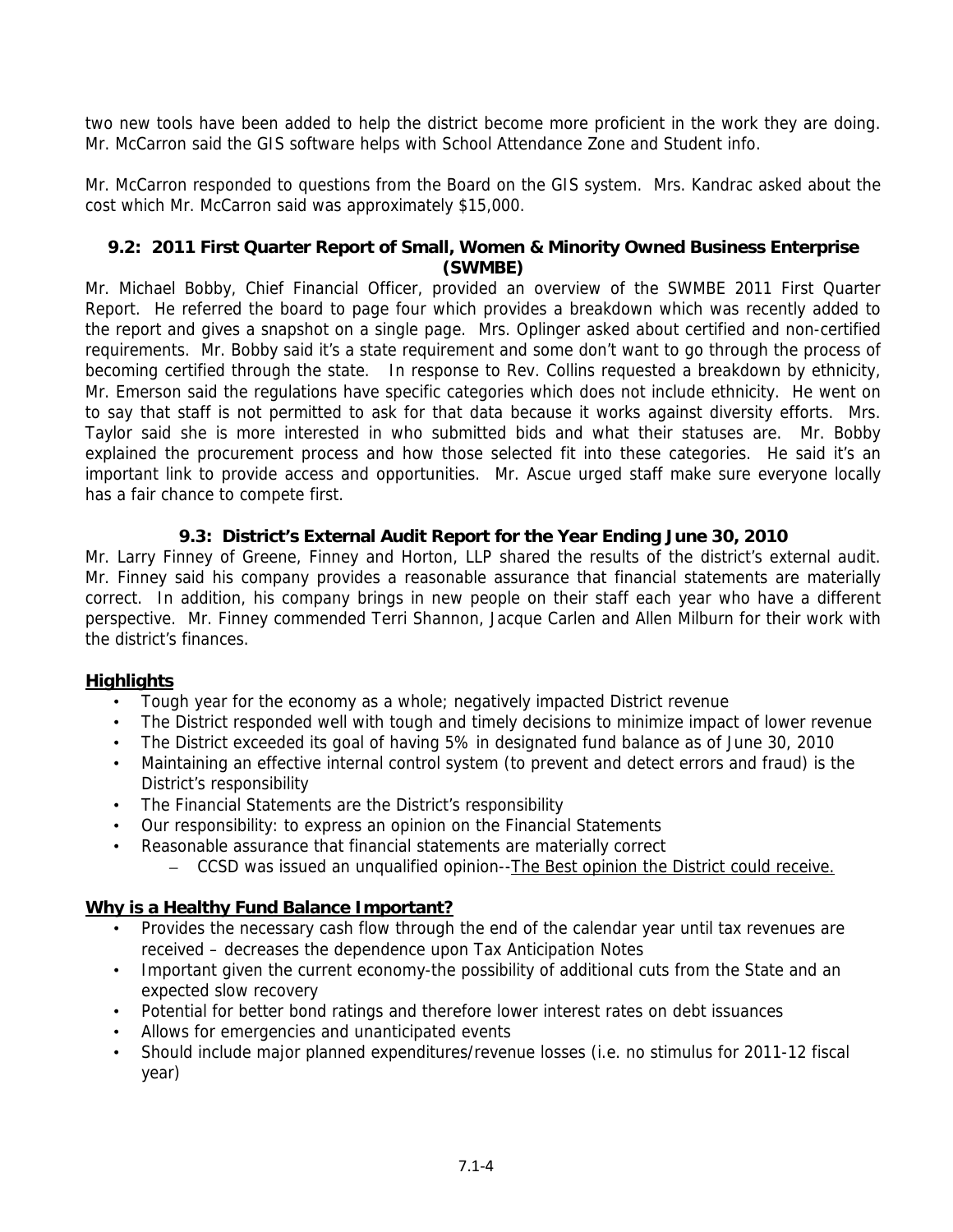## **New Accounting Pronouncement:**

GSAB 54 will be implemented in the upcoming 2011 fiscal year

- No change in the total Fund Balance, but significant changes in the definitions, categories and components of Fund Balance
- Instead of Reserved, Designated and Undesignated categories, you will now have Nonspendable, Restricted, Committed, Assigned and Unassigned

Required Communications to the Board from External Auditors

- Monitoring of special Revenue Funds,
- Time and Effort Requirements,
- Maintenance of Effort Calculation, and
- ARRA Reporting.

#### **Summary**

- An Unqualified opinion was issued to CCSD;
- The District was commended for good management of finances in tough economic times;
- Mr. Finney predicted a continuance of tough economic times.

Mr. Finney expressed the importance of maintaining a healthy fund balance to help the district get through the hard times.

In response to Rev. Collins' question regarding the definition of Unqualified Opinion, Mr. Finney said an adverse opinion is an opinion no district wants.

Mrs. Oplinger moved, second Rev. Collins, to accept the audit report as information. The motion was approved 7-1 (Mrs. Kandrac opposed, noting it was not personal).

# **X. CAE UPDATE**

#### **10.1: PBIS**

Dr. McGinley recognized the leadership Dr. Herring provided at AMHS and SOA.

Dr. Herring, the Executive Director with the Office of Exceptional Children, presented an update regarding Positive Behavior Intervention and Support.

• Office of Student Support programs--Assessment and Support, Health Services, PBIS, Guidance and Counseling, Liberty Hill Academy, and Alternative Education Programs.

#### • **CCSD Goals**

- o Increase Student Achievement
- o Increase Graduation Rate
- o Reduce the Achievement Gap
- **PBIS** is an evidenced approach to school-wide discipline that has been recognized by the US Department of Education and SC Dept of Education as the preferred model.
- **PBIS Progress** In 2005-2006 before the Implementation of PBIS, there were 17,716 suspensions and 181 Expulsions; Now there are 12,412 suspensions and 131 Expulsions. Dr. Herring said when PBIS is implemented effectively in schools, reduced behavior referrals in 2009-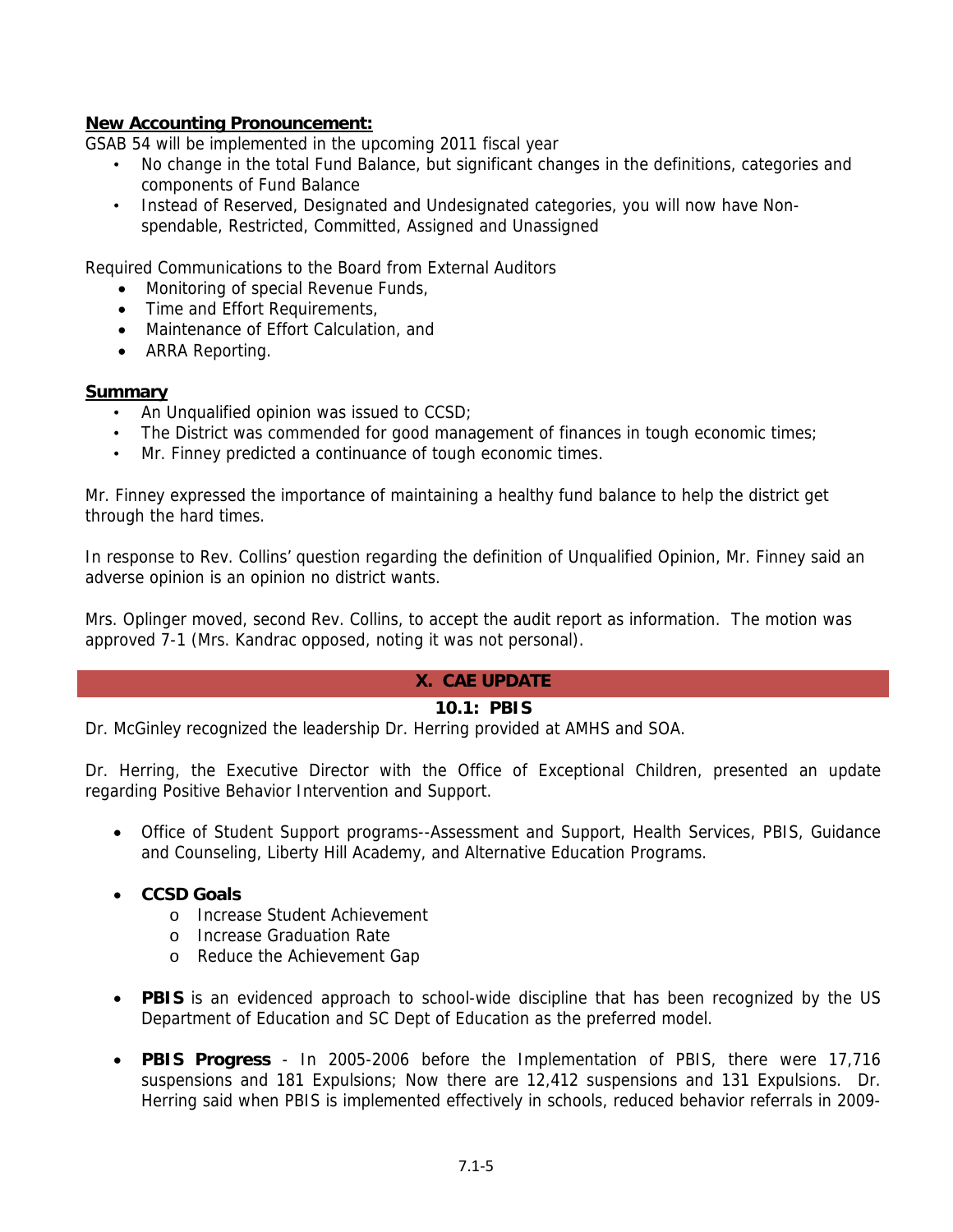10. Eight PBIS schools were identified as exemplary. The state has adopted CCSD's PBIS model.

At this time, Dr. McGinley commented of new format for presentations which is supported by data, where we are, and what we need to work on. She said all presentations are tied back to closing the achievement gap. She thanked Elliot Smalley for creating the template that will be used for all future presentations.

#### **XI. POTENTIAL CONSENT AGENDA ITEMS**

#### **11.1: Home School Application**

Mrs. Oplinger motioned, seconded by Mrs. Kandrac, approval of a home school application. The motion was approved 8-0.

#### **11.2: Request for Approval for Reallocation of Funds to Complete Renovations at 75 Calhoun Street**

Mrs. Kandrac asked if a board office space has been identified, mentioning space Mrs. Jordan found which was never reconfigured for the Board. After Mr. Bobby said he was not aware of the plan to configure space for Board, Mr. Olson confirmed that there were no plans to configure space for the Board.

Mr. Bobby said the request would release additional funds to complete the work in Human Resources and Professional Development, and re-carpet the hallways and secured cages in the storage area. He said HR needs to be restructured to make it more presentable and inviting. Staff began plans eighteen months ago to re-organize staff so they could be where they could best be supervised. Staff also looked at areas with most customers—HR and Categorical Programs and making those offices more accessible. He concluded that everything was done in a very frugal way.

Mrs. Taylor said the additional \$140,000 was requested in addition to \$135,000 spent to complete renovations seemed like a large amount to replace carpets. Mr. Bobby said the bulk would be spent to upgrade Human Resources carpet which looks bad because of cubicle changes. Mrs. Bohn Coats asked about delaying some of this project and re-allocating the money for other items. Mr. Bobby said the Storage Room and cages could be delayed, however, if the HR Office not done now, it would not have presence it should have. Mrs. Kandrac suggested funds be use for something else.

Mrs. Oplinger moved, seconded by Mrs. Bohn Coats, approval of the Request to approve the Reallocation of Funds to Complete Renovations at 75 Calhoun Street. The motion failed with a vote of 3-5 (, Mr. Fraser, Rev. Collins and Mrs. Oplinger supported the motion; Mr. Ascue, Mrs. Bohn Coats, Mrs. Kandrac, Mrs. Moffly and Mrs. Taylor opposed).

#### **11.3**: **Agreement Between the Charleston County School District and the City of North Charleston for Community Oriented Policing Services (COPS) Secure Our Schools (SOS) Grant**

In response to a question from Mrs. Moffly regarding the amount the Board was asked to vote on Mr. Bobby said \$345,000 (Fixed Cost of Ownership which was included in the district's Capital Budget). Mr. Fraser added it's a matching grant. Mr. Bobby said the project establishes surveillance cameras on each campus, giving the district twice the value with the grant. The district did not have information on the grant during the adoption of the budget. Mr. Jeff Scott said the \$345,000 would fund the schools next on the list. The Department of Justice grant was given to police department which partners with the district. This increases the number of schools from 3.5 schools to 7. This project fund cameras for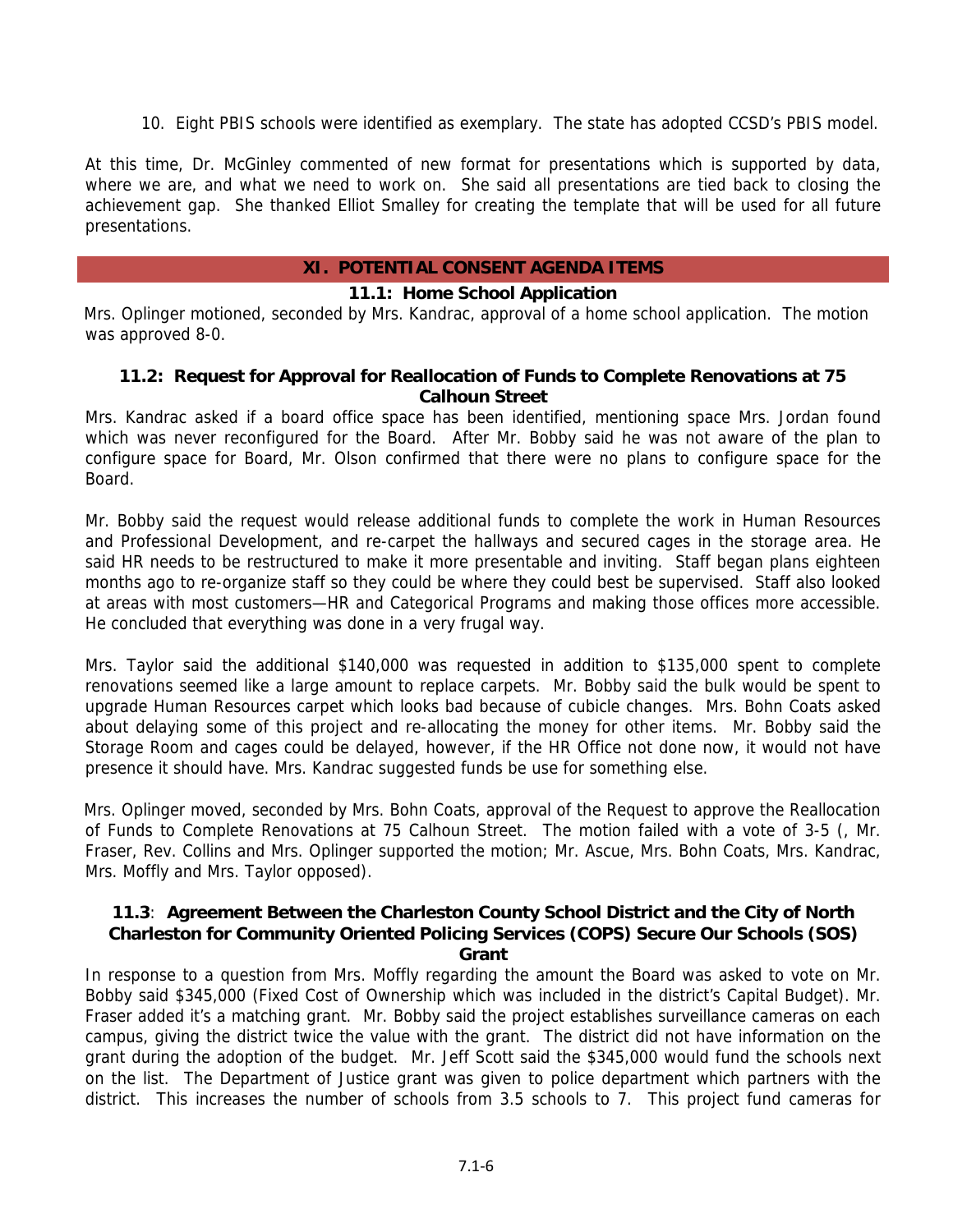monitoring hallways and exterior for crime prevention and it is also accessible to the district's Security Officer. Mr. Scott said it allowed him to access security cameras from his vehicle. Mrs. Moffly said that expenditure was costly and the focus should be on student achievement. Dr. McGinley said plan is to have security cameras in all schools to make students and staff safer so they can learn urged the board to support the grant agreement. Mrs. Kandrac suggested the item be tabled and said that grants are really just tax monies. In response to a question from Mrs. Bohn Coats about what will happen to the money if not accepted by CCSD, Mr. Bobby said it would be allocated to another district. Mrs. Dana Enck said in 2004 it came as a result of request from principals for things like a fight and to keep students accountable. The data from existing cameras are used in court for Workers' Compensation cases. In response to Mrs. Taylor question about what happens to cameras when schools are torn down, Mr. Scott said the camera equipment is recycled and reused. Rev. Collins said the same security measures taken in individuals' homes are also needed in schools.

Rev. Collins moved, seconded by Mrs. Oplinger, approval of the Agreement Between the Charleston County School District and the City of North Charleston for Community Oriented Policing Services (COPS) Secure Our Schools (SOS) Grant. The motion was approved 6-2 (Kandrac and Moffly opposed).

# **11.4: First Reading – Board Policies** • **BE – School Board Meetings**

## • **BID – Board Member Compensation and Expenses**

**Note:** On November 29, 2010, the Board approved a motion to postpone the first reading of these two policies until December 13<sup>th</sup> to allow the Policy Committee time to discuss the revisions submitted by board members who are no longer on the board.

Mrs. Bohn Coats stated the two policies had minimal changes and asked individuals to identify issues they had with the policies. Mrs. Kandrac said more intense discussion was needed because some things were deleted from previous policy. She also mentioned the hurried efforts of previous members to get policies approved before their terms ended.

Mrs. Kandrac moved, seconded by Rev. Collins to send the two policies, BE – School Board Meetings and BID – Board Member Compensation and Expenses, back to the Policy Committee for the new committee members to review. The motion was approved 6-2 (Mr. Fraser and Mrs. Oplinger opposed).

#### **XII.NEW BUSINESS**

During Discussion of New Business individual Board members suggested the following:

1. Mrs. Moffly said she would like to discuss the process for School Board's Policy Regulations which gives board right to veto a regulation, specifically, Wando High School Tardy Policy. She said the County Board has the right to suspend policies with the vote of a super majority.

Mrs. Moffly moved, seconded by Mrs. Kandrac, to suspend Wando's tardy policy. The motion failed 3-5 (Mrs. Kandrac, Mrs. Moffly and Taylor supported the motion).

In response to Mrs. Moffly motion, Mr. Fraser pointed out that there wasn't a tardy policy. Dr. McGinley said it's a school-based management decision. Mr. Lou Martin provided additional information on the tardy procedure at Wando stating there were four free passes for arriving to school late the first-45 minutes. While he could not answer questions regarding late arrival to classes, he said arriving to school late is different. Mr. Emerson added that each school has its own tardy policy which is not a district policy. Wando's Tardy Policy was established by Ms. Beckham